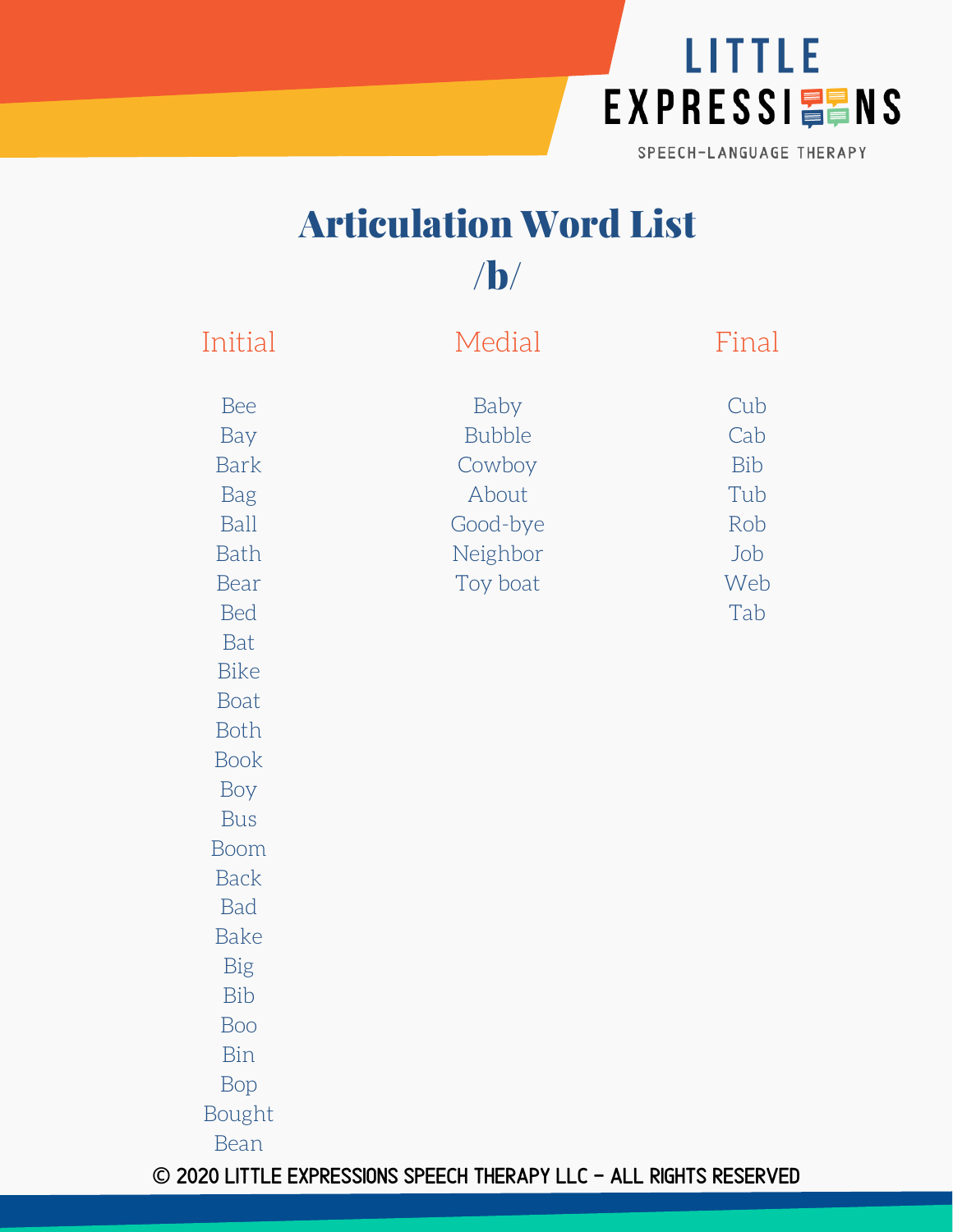

## Articulation Word List /d/

| Initial                                                                                                                                                                       | Medial                                       | Final                                                                                                                                                                    |
|-------------------------------------------------------------------------------------------------------------------------------------------------------------------------------|----------------------------------------------|--------------------------------------------------------------------------------------------------------------------------------------------------------------------------|
| Dad<br>Dog<br>Donut<br>Don't<br>Did<br>Does<br>Do<br>Debt<br>Done<br>Dance<br>Dark<br>Dot<br>Day<br>Dig<br>Dime<br>Does<br>Door<br>Dock<br>Dot<br>Down<br>Dirt<br>Dive<br>Dip | Spider<br>Lady<br>Ready<br>Riding<br>Tuesday | Odd<br>Bad<br><b>Bed</b><br>Dad<br>Cried<br>Food<br>Did<br>Good<br>Kid<br>Mad<br>Hand<br>Hide<br>Read<br>Red<br>Ride<br>Side<br>Sad<br>Sand<br>Did<br>Led<br>Had<br>Cold |
| Dab<br>Deep                                                                                                                                                                   |                                              | Find<br>And                                                                                                                                                              |
| Deer                                                                                                                                                                          |                                              |                                                                                                                                                                          |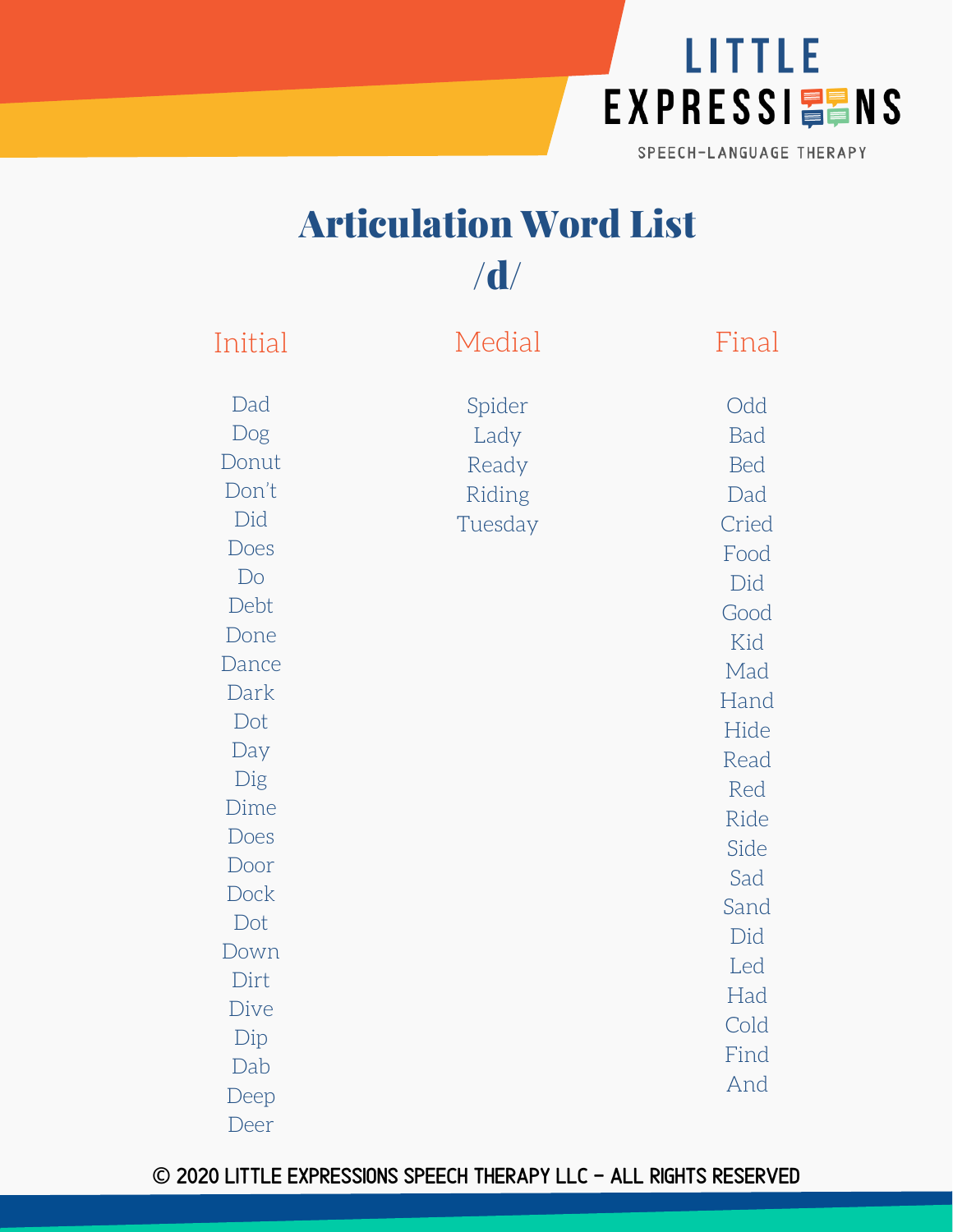

## Articulation Word List /m/

Initial Mom Made Make Me Mine More Mad Man Map Mask Month Mess Milk Mud Mouth Mop Mat Moo Mail Match Medial Climbing Famous Mitten Human Lemon Tomato Camera Family Women Final Climb Comb Home Name Game Ham Mom Swim Team Same Broom Dream Room Hum Time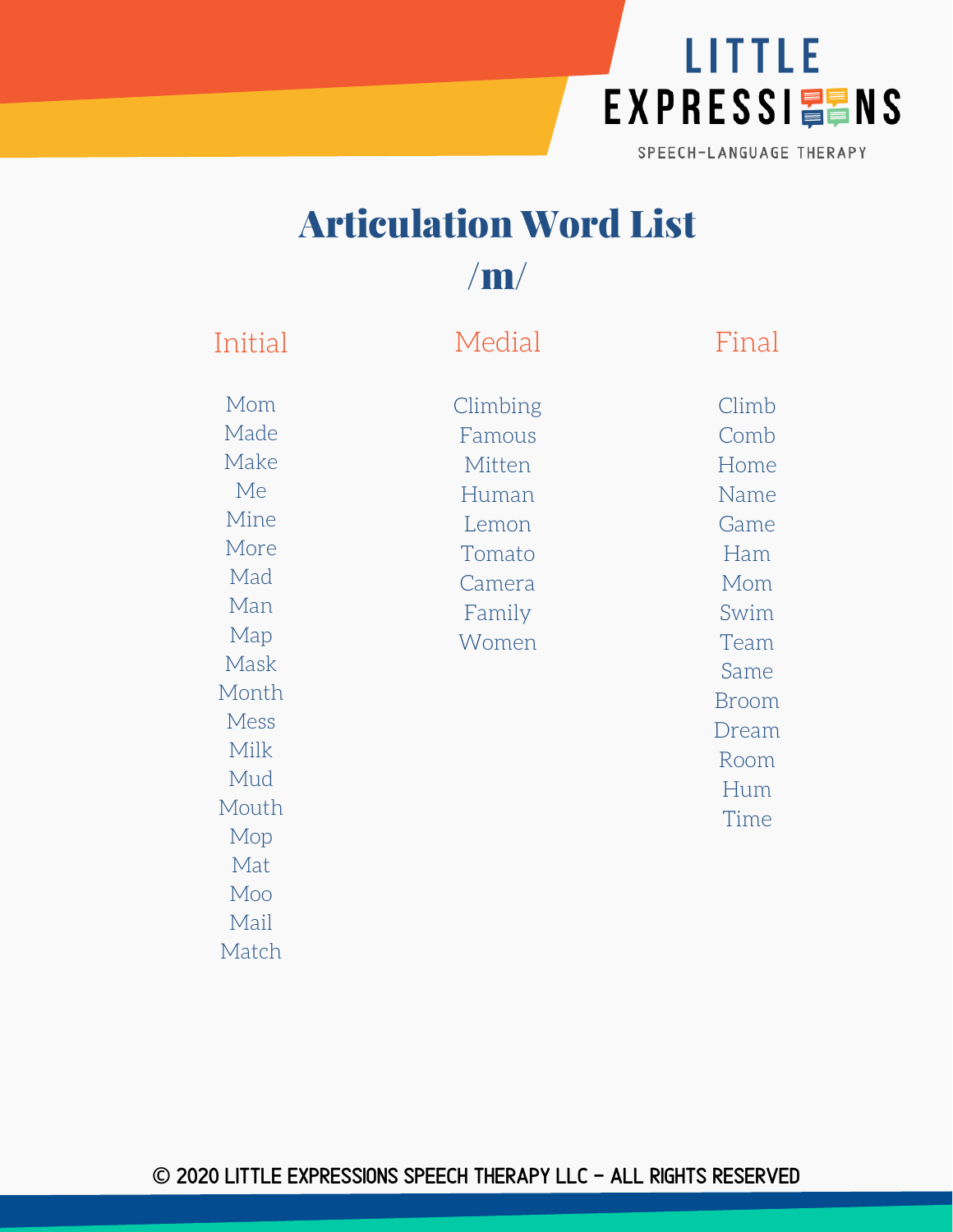

# Articulation Word List

## /t/

| Initial     | Medial | Final |
|-------------|--------|-------|
| Take        | Guitar | Bat   |
| Time        | Cotton | Bite  |
| Taught      | Eating | Boat  |
| Told        | Hotel  | Cat   |
| <b>Tick</b> | Kitten | Coat  |
| To          | Mitten | Cut   |
| Tough       | Photo  | Cute  |
| Talk        | Water  | Eat   |
| Tall        |        | Out   |
| Teeth       |        | Feet  |
| Tame        |        | Get   |
| Taste       |        | Goat  |
| Toast       |        | Hot   |
| Toes        |        | Hat   |
| Tongue      |        | Hit   |
| Tub         |        | Not   |
| Toy         |        | Sit   |
| Touch       |        | Wet   |
| Tag         |        | At    |
| Top         |        | It    |
| Toe         |        | Pit   |
| Tab         |        | Pot   |
| Tee         |        |       |
| Tab         |        |       |
| Tot         |        |       |
| Tug         |        |       |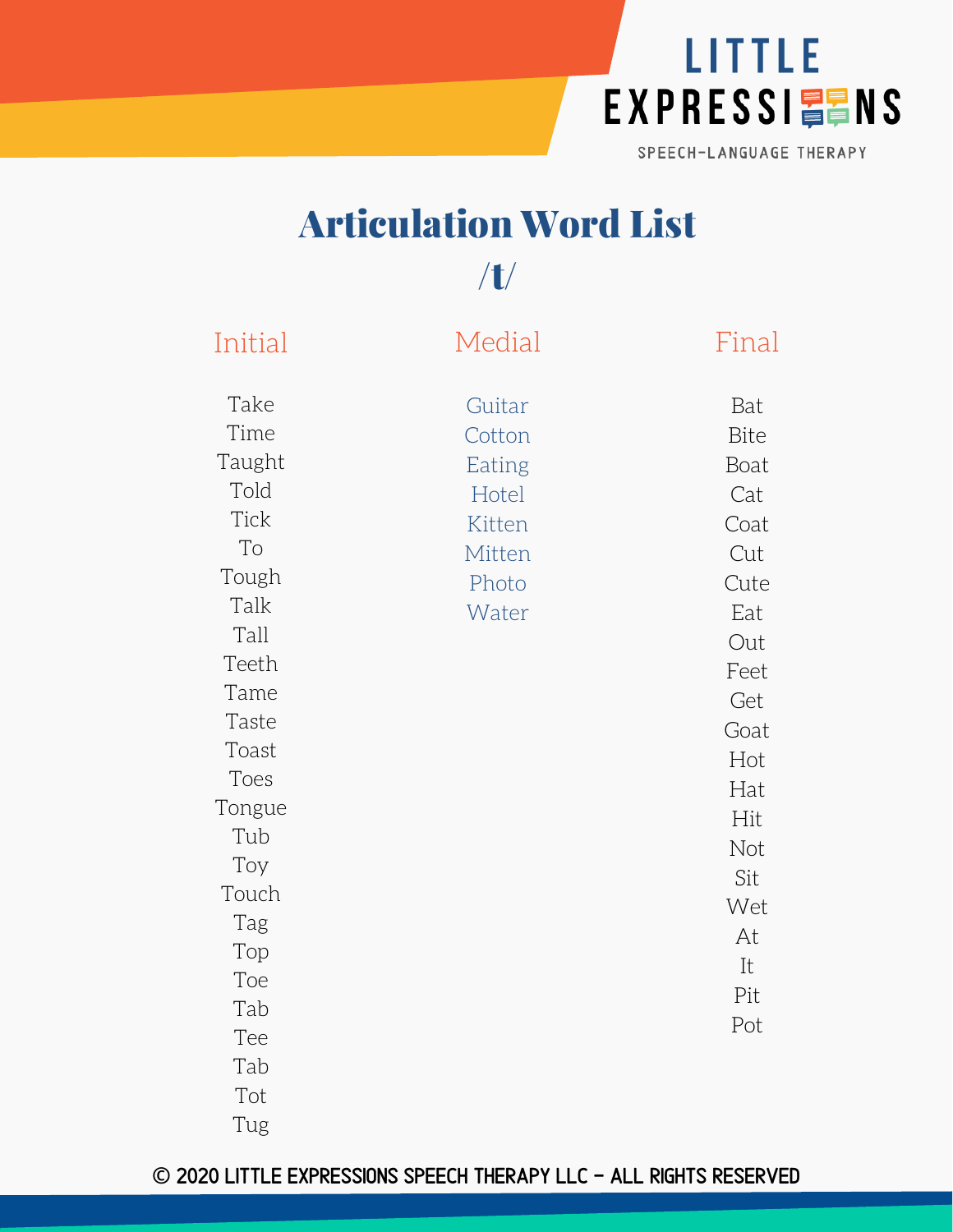

## Articulation Word List

 $/p/$ 

| Initial                                                                                                                                                                                                           | Medial                                                                                        | Final                                                                                                                                                                           |
|-------------------------------------------------------------------------------------------------------------------------------------------------------------------------------------------------------------------|-----------------------------------------------------------------------------------------------|---------------------------------------------------------------------------------------------------------------------------------------------------------------------------------|
| Pop<br>Part<br>Peek<br>Pick<br>Pet<br>Pipe<br>Put<br>Pie<br>Pen<br>Pay<br>Peach<br>Pee<br>Pit<br>Peck<br>Pot<br>Pope<br>Point<br>Paw<br>Park<br>Pest<br>Pan<br>Pant<br>Pin<br>Pad<br>Paid<br>Page<br>Pack<br>Paid | Popcorn<br>Popping<br>Hopping<br>Hoping<br>Zipper<br>Open<br>Paper<br>Super<br>Diaper<br>Copy | Cup<br>Cap<br>Up<br>Pop<br>Top<br>Lip<br>Chip<br>Pipe<br>Soap<br>Stop<br>Sip<br>Dip<br>Map<br>Tap<br>Hip<br>Step<br>Tip<br>Help<br>Camp<br>Shop<br>Keep<br>Drop<br>Loop<br>Deep |
| Path<br>Paint                                                                                                                                                                                                     |                                                                                               |                                                                                                                                                                                 |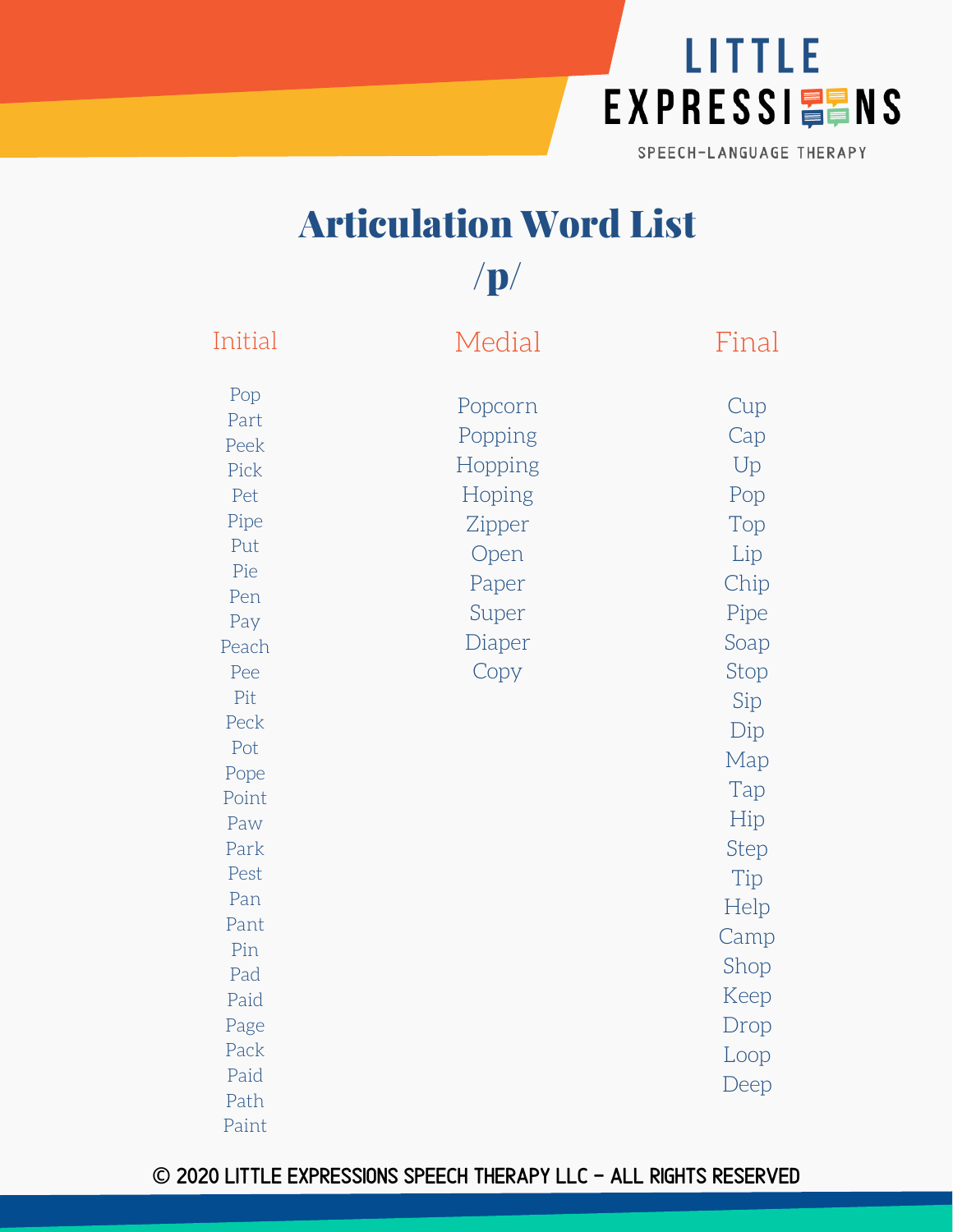

# Articulation Word List

/k/

| Initial                                                                                                                                         | Medial                                                                                                                                     | Final                                                                                                                                                           |
|-------------------------------------------------------------------------------------------------------------------------------------------------|--------------------------------------------------------------------------------------------------------------------------------------------|-----------------------------------------------------------------------------------------------------------------------------------------------------------------|
| <b>Kick</b><br>Kid<br>Kite<br>Keep<br>Coop<br>Cat<br>Kiss<br>Kit<br>Catch<br>Can<br>Cup<br>Cap<br>Coat<br>Kid<br>Cake<br>Car<br>Cookie<br>Color | Baking<br><b>Bacon</b><br>Cookie<br>Pocket<br>Napkin<br>Taco<br>Looking<br>Locking<br>Thinking<br><b>Biking</b><br><b>Basket</b><br>Jacket | <b>Bike</b><br><b>Bake</b><br><b>Back</b><br>Lick<br>Cook<br>Kick<br>Oak<br><b>Book</b><br>Deck<br>Luck<br>Look<br><b>Stuck</b><br>Dark<br><b>Stock</b><br>Dock |
| Carrot<br>Cold                                                                                                                                  |                                                                                                                                            | <b>Block</b><br>Drink                                                                                                                                           |
| Cool<br>Cow                                                                                                                                     |                                                                                                                                            | <b>Black</b><br>Quick                                                                                                                                           |
| Corn<br>Card<br>Key                                                                                                                             |                                                                                                                                            | Speak<br><b>Stick</b>                                                                                                                                           |
| King<br>Keep                                                                                                                                    |                                                                                                                                            | Drink<br>Check                                                                                                                                                  |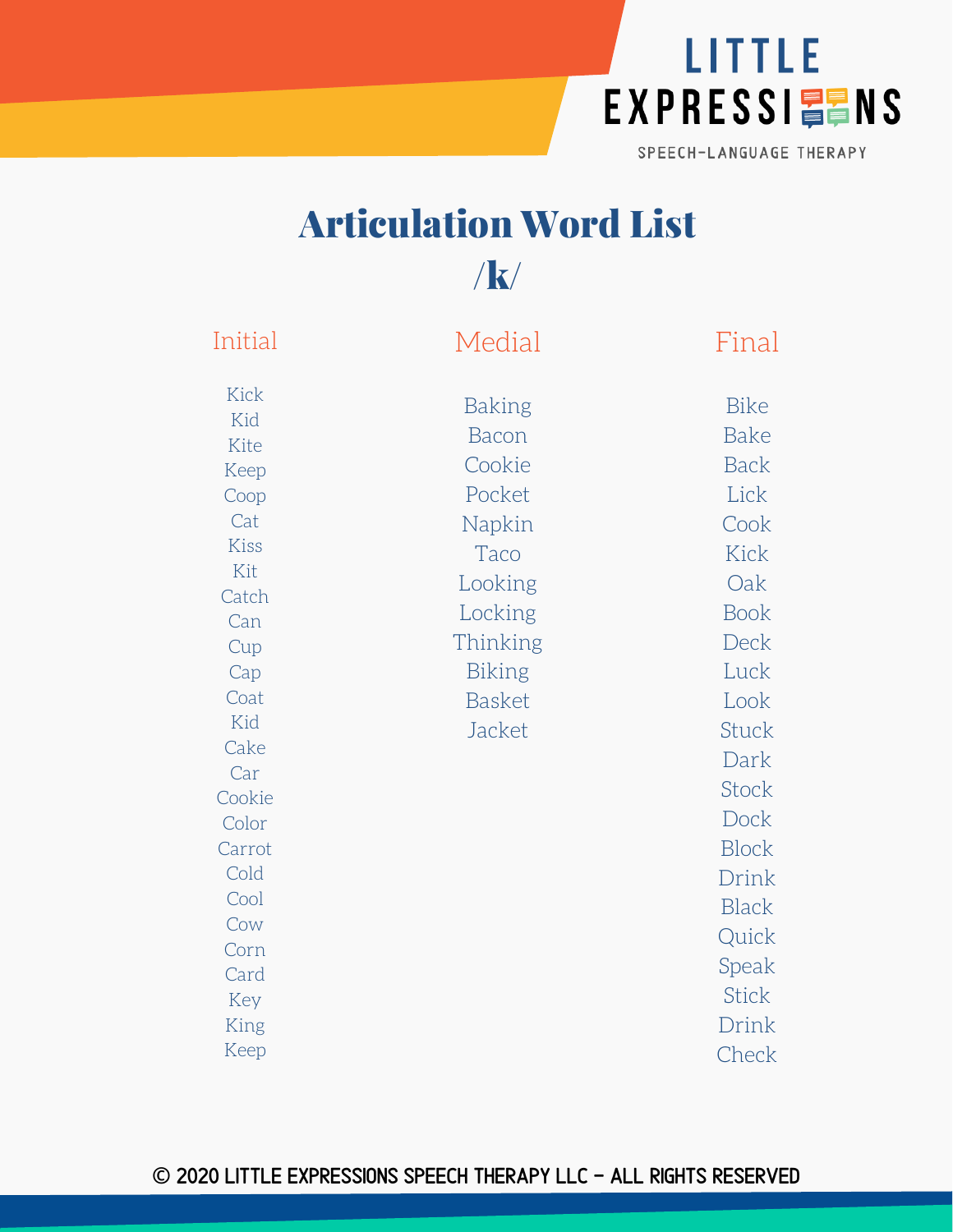

## Articulation Word List

### $/\mathbf{n}/$

| Initial                                                                                                                                                                                        | Medial                                                                                                | Final                                                                                                                            |
|------------------------------------------------------------------------------------------------------------------------------------------------------------------------------------------------|-------------------------------------------------------------------------------------------------------|----------------------------------------------------------------------------------------------------------------------------------|
| No<br>Not<br>Knee<br><b>Neck</b><br><b>Nose</b><br><b>Nest</b><br>Nap<br>Note<br>Night<br><b>Net</b><br>Knife<br>Nail<br>Net<br><b>New</b><br>Now<br>Nut<br>Nag<br><b>Nice</b><br>Need<br>Nine | Bunny<br>Honey<br>Running<br>Canoe<br>Dinosaur<br>Doughnut<br>Many<br>Any<br>Rainy<br>Honor<br>Peanut | Clean<br>On<br>Cone<br>Done<br>Fun<br>Down<br>Phone<br>Plane<br>Run<br>Ran<br>Coin<br>Can<br>Bun<br>Gone<br>Moon<br>Sun<br>Train |
|                                                                                                                                                                                                |                                                                                                       |                                                                                                                                  |
| Nail<br>Next                                                                                                                                                                                   |                                                                                                       | Lawn<br>Fan                                                                                                                      |
| None<br>Name<br><b>Noise</b>                                                                                                                                                                   |                                                                                                       | Pan                                                                                                                              |